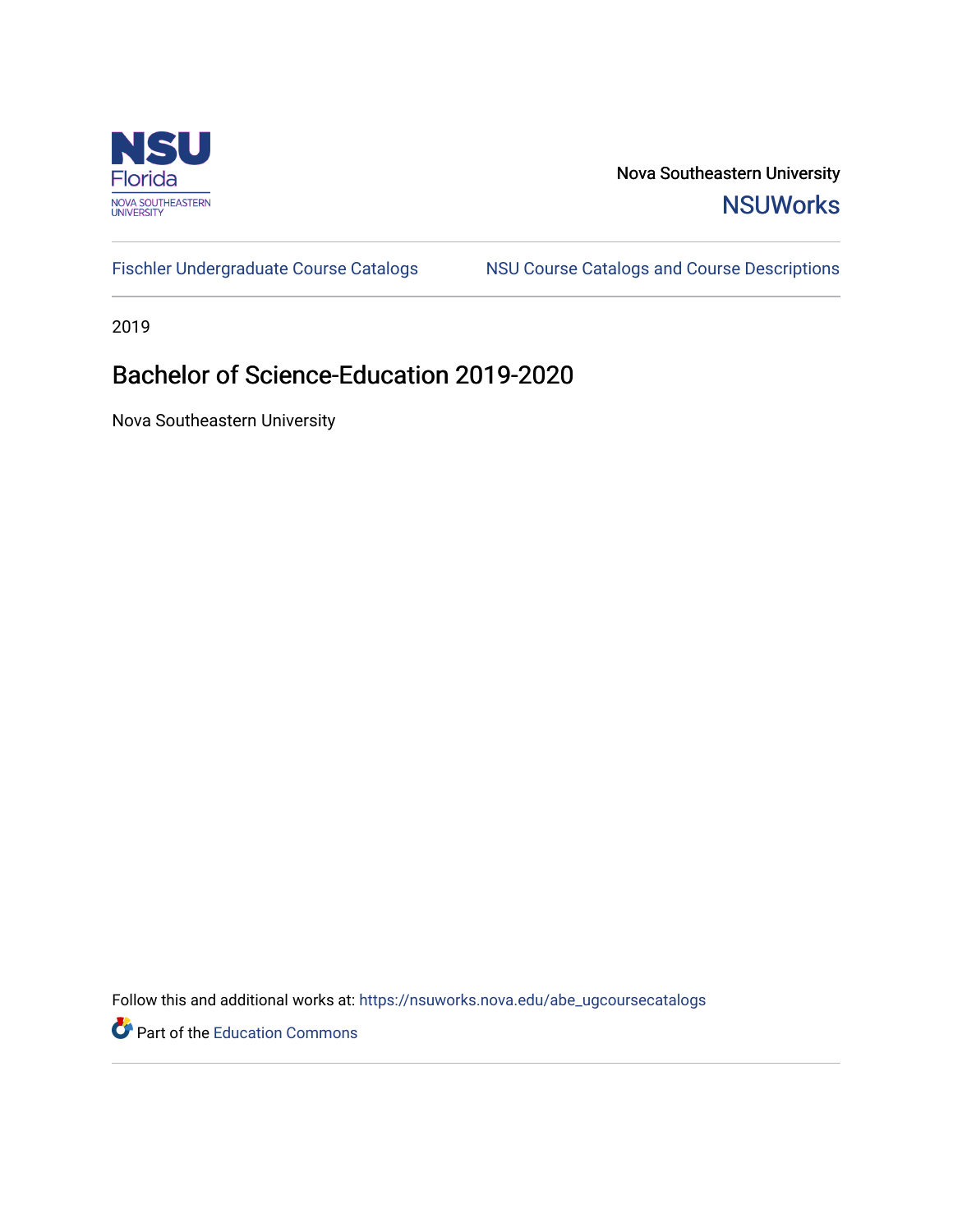

### **ABRAHAM S. FISCHLER COLLEGE OF EDUCATION DEGREE CURRICULUM SHEET | 2019-2020 CATALOG BACHELOR OF SCIENCE - EDUCATION**

| <b>FIRST YEAR SEMINAR</b>               |                             | <b>MAJOR</b>                                        |      |
|-----------------------------------------|-----------------------------|-----------------------------------------------------|------|
| UNIV 1000: First Year Seminar           |                             | Course                                              | Creo |
| <b>Total First Year Seminar Credits</b> |                             | EDUC 2500: Education Pre-Enrollment Seminar         |      |
| Area/Course                             | <b>Credits</b><br>Frequency | *RAZT 1050: Fundamentals of Peer Education          |      |
| <b>Written Composition</b>              |                             | EDUC 2010F: Foundations of Education                | 3    |
| 6 credits at or above COMP 1500         |                             | ESOL 2903F: Cross-Cultural Studies                  |      |
| Open Written Composition                |                             | ESOL 3340F: Survey of TESOL for Teachers            |      |
| Open Written Composition                |                             | EDUC 3350F: Survey of Exceptional Student Education | 3    |

| Mathematics                                                |    | EDUC 3535F: Educational Assessment                              |    |              |
|------------------------------------------------------------|----|-----------------------------------------------------------------|----|--------------|
| 6 credits                                                  |    | EDUC 4010F: Foundations of Curriculum Development               |    | F            |
| Math 1040: College Algebra                                 |    | SECE 4320F: Secondary Classroom Management                      |    | F            |
| MATH 1050: Geomety                                         |    | SECE 4560F: Methods of Teaching Secondary Reading               |    |              |
| Arts and Humanities                                        |    | SECE: (Select any SECE prefix methods course in a content are 3 |    | $\mathbf{F}$ |
| 6 credits in HIST, ARTS, PHIL, HUMN, LITR, THEA, FILM,     |    | ESOL 4565F: Second Language Learning                            |    |              |
| MUSC, DANC, WRIT, foreign language                         |    | EDUC 4510F: Race, Society, Diversity, and Ethics                |    |              |
| HIST 1030 or HIST 1040 (preferred)                         |    | EDUC 4514: General Methods in Field Experiences                 |    |              |
| Open Arts and Humanities                                   |    | Florida Teacher Cert. Exam. - Gen. Knowledge To                 |    |              |
| Social and Behavioral Sciences                             |    | Florida Teacher Cert. Exam. - Subject Area Examinatio           |    |              |
| 6 credits in PSYC, SOCL, ANTH, ECN, COMM, GEOG,            |    | Florida Teacher Cert. Exam. - Professional Educator Test        |    |              |
| GEST, INST, POLS                                           |    | <b>Total Major Credits</b>                                      | 39 |              |
| Open Social and Behavioral Science                         |    | * RAZT 1050 is required for students in the Shark Teach Program |    |              |
| Open Social and Behavioral Science                         |    |                                                                 |    |              |
| Science<br>6 credits in BIOL, MBIO, CHEM, SCIE, ENVS, PHYS |    |                                                                 |    |              |
| Open Science                                               |    |                                                                 |    |              |
| Open Science                                               |    |                                                                 |    |              |
| <b>Total General Education Credits</b>                     | 30 |                                                                 |    |              |
|                                                            |    |                                                                 |    |              |
| <b>OPEN ELECTIVES</b>                                      |    |                                                                 |    |              |
| take 16 open elective courses                              |    |                                                                 |    |              |
| <b>Total Open Electives Credits</b>                        | 48 |                                                                 |    |              |

|           | <b>MAJOR</b>                                                    |                |           |
|-----------|-----------------------------------------------------------------|----------------|-----------|
|           | Course                                                          | <b>Credits</b> | Frequency |
|           | EDUC 2500: Education Pre-Enrollment Seminar                     | 0              | FW        |
| Frequency | *RAZT 1050: Fundamentals of Peer Education                      | 3              | F         |
|           | EDUC 2010F: Foundations of Education                            | 3              | F         |
|           | ESOL 2903F: Cross-Cultural Studies                              |                | F         |
|           | ESOL 3340F: Survey of TESOL for Teachers                        | 3              | W         |
|           | EDUC 3350F: Survey of Exceptional Student Education             | 3              | W         |
|           | <b>EDUC 3525F: Practices of Instruction</b>                     | 3              | F         |
|           | EDUC 3535F: Educational Assessment                              | 3              | F         |
|           | EDUC 4010F: Foundations of Curriculum Development               | 3              | FW        |
|           | SECE 4320F: Secondary Classroom Management                      | 3              | F         |
|           | SECE 4560F: Methods of Teaching Secondary Reading               | 3              | W         |
|           | SECE: (Select any SECE prefix methods course in a content are 3 |                | F         |
|           | ESOL 4565F: Second Language Learning                            | З              | F         |
|           | EDUC 4510F: Race, Society, Diversity, and Ethics                | 3              | F         |
|           | EDUC 4514: General Methods in Field Experiences                 | 3              | FW        |
|           | Florida Teacher Cert. Exam. - Gen. Knowledge Tt                 |                |           |
|           | Florida Teacher Cert. Exam. - Subject Area Examinatio           |                |           |
|           | Florida Teacher Cert. Exam. - Professional Educator Test        |                |           |
|           | <b>Total Major Credits</b>                                      | 39             |           |

#### **TOTAL CREDITS: 120**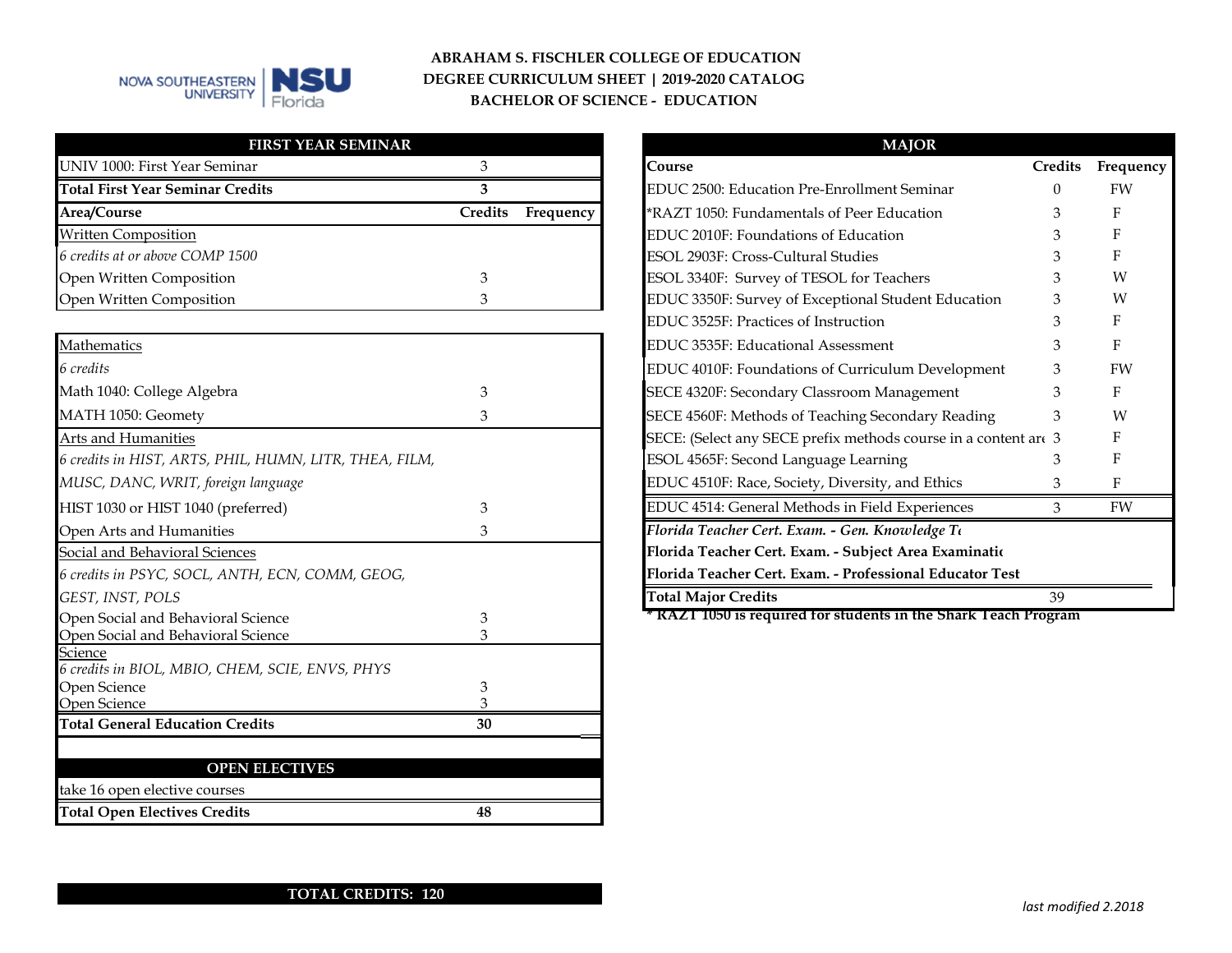

#### **ABRAHAM S. FISCHLER COLLEGE OF EDUCATION & SCHOOL OF CRIMINAL JUSTICE EDUCATION DEGREE CURRICULUM SHEET | 2019-2020 CATALOG SAMPLE FOUR YEAR CURRICULUM | 2019-2020 CATALOG**

| Freshman Year                                         |          |                                                   |                |  |  |  |
|-------------------------------------------------------|----------|---------------------------------------------------|----------------|--|--|--|
| Fall                                                  |          | Winter                                            |                |  |  |  |
| Course                                                | Credits  | Course                                            | C <sub>1</sub> |  |  |  |
| UNIV 1000: First Year Seminar                         | 3        | COMP 2000 or COMP 2020 (Open Written Composition) |                |  |  |  |
| EDUC 2500: Educaton Pre-Enrollment Seminar            | $\theta$ | HIST 1030 or HIST 1040 (preferred)                |                |  |  |  |
| COMP 1500: College Writing (Open Written Composition) |          | ESOL 3340F: Survey of TESOL for Teachers          |                |  |  |  |
| MATH 1040: College Algrbra                            |          | MATH 1050: Geomety                                |                |  |  |  |
| EDUC 2010F: Foundations of Education                  |          | EDUC 3535F: Educational Assessment                |                |  |  |  |
| ESOL 2903F: Cross Cultural Studies                    |          |                                                   |                |  |  |  |
| <b>Total Credits</b>                                  | 15       | <b>Total Credits</b>                              |                |  |  |  |

| Sophomore Year                         |               |                                                   |                |  |  |
|----------------------------------------|---------------|---------------------------------------------------|----------------|--|--|
| Fall                                   |               | Winter                                            |                |  |  |
| Course                                 | Credits       | Course                                            | $\mathbf{C}_1$ |  |  |
| Social and Behavioral Science          | Open Science  |                                                   |                |  |  |
| Open Science                           |               | Social and Behavioral Science                     |                |  |  |
| Open Arts and Humanities               | Open Elective |                                                   |                |  |  |
| EDUC 3525F: Practices of Instruction   |               | EDUC 4010F: Foundations of Curriculum Development |                |  |  |
| EDUC 3350F: Survey of ESE for Teachers | Open Elective |                                                   |                |  |  |
|                                        |               |                                                   |                |  |  |

| <b>Total Credits</b>                       | 15<br><b>Junior Year</b> | Florida Teacher Cert. Exam. - Gen. Knowledge Test<br><b>Total Credits</b> |                |
|--------------------------------------------|--------------------------|---------------------------------------------------------------------------|----------------|
|                                            |                          |                                                                           |                |
| Fall                                       |                          | Winter                                                                    |                |
| Course                                     | Credits                  | Course                                                                    | $\mathsf{C}_1$ |
| Open Elective                              | 3                        | Open Elective                                                             |                |
| Open Elective                              | 3                        | Open Elective                                                             |                |
| Open Elective                              | 3                        | SECE 4560F: Methods of Teaching Secondary Reading                         |                |
| SECE 4320F: Secondary Classroom Management | 3                        | Open Elective                                                             |                |
| Elective                                   | 3                        | Open Elective                                                             |                |

| <b>Total Credits</b>                                          | 15                        | <b>Total Credits</b>                            |                |
|---------------------------------------------------------------|---------------------------|-------------------------------------------------|----------------|
|                                                               | <b>Senior Year</b>        |                                                 |                |
| Fall                                                          |                           | Winter                                          |                |
| Course                                                        | Credits                   | Course                                          | C <sub>1</sub> |
|                                                               |                           | EDUC 4514F: General Methods of Field Experience |                |
| SECE (Select an SECE prefix methods course in a content area) | 3                         | Open Elective                                   |                |
| ESOL 4565F: Second Language Learning                          | 3                         | Open Elective                                   |                |
| EDUC 4510F: Race, Society, and Ethics                         | 3                         | Open Elective                                   |                |
| Open Elective                                                 | 3                         | Open Elective                                   |                |
| Open Elective                                                 | 3                         |                                                 |                |
|                                                               |                           |                                                 |                |
| Florida Teacher Cert. Exam. - Subject Area Examination        |                           |                                                 |                |
| Florida Teacher Cert. Exam. - Professional Educator Test      |                           |                                                 |                |
| <b>Total Credits</b>                                          | 15                        | <b>Total Credits</b>                            |                |
|                                                               | <b>TOTAL CREDITS: 120</b> |                                                 |                |